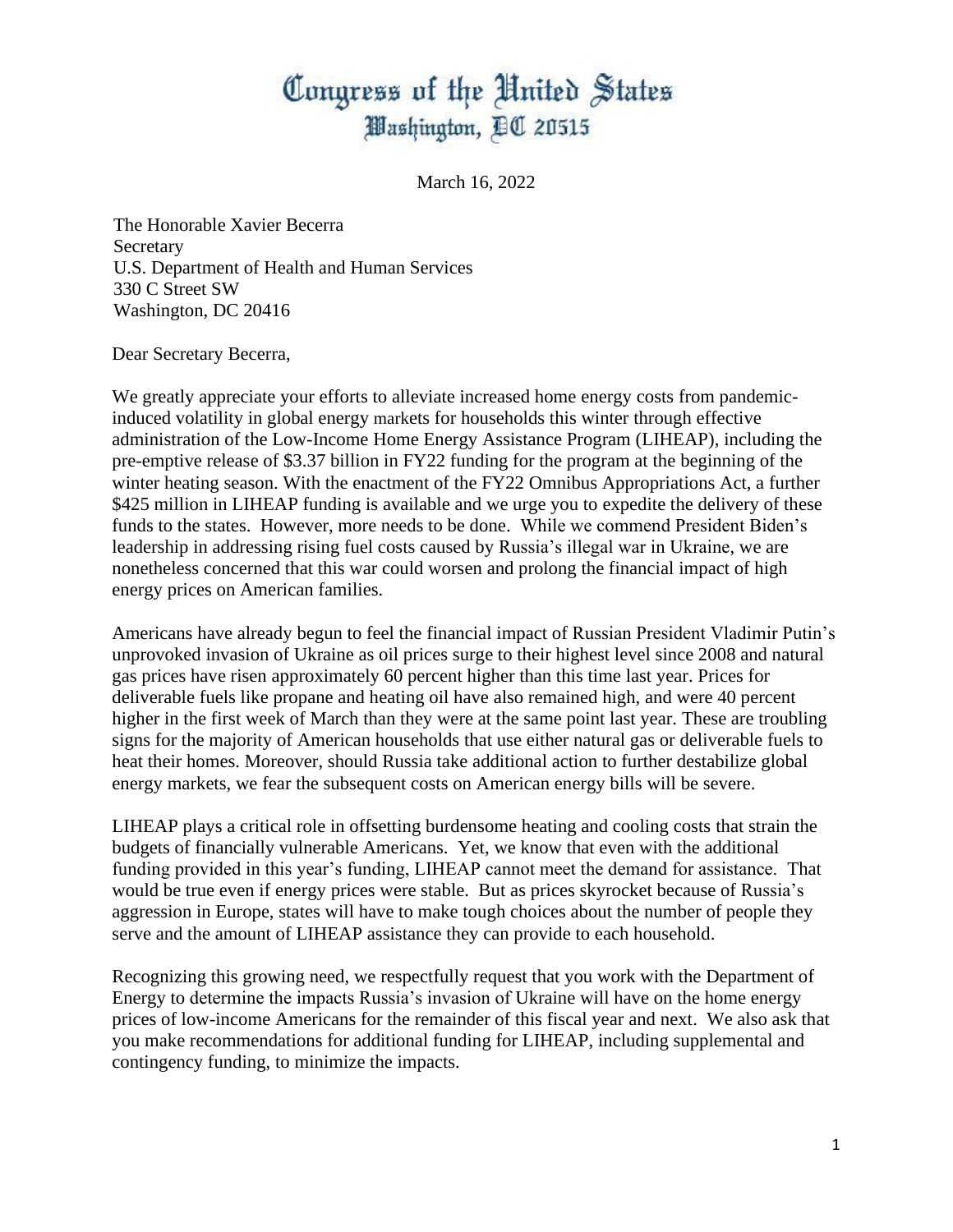Thank you for your consideration and for your vital work for vulnerable families.

Sincerely,

Katherine M. Clark

 $K$ atherine Clark  $\bigcup$  Jack Reed Susan Collins

Member of Congress United States Senator United States Senator

arink

Seven M Collins

Gwen S. Moore Member of Congress

Sylvia R. Garcia Member of Congress

Spink quan

Chellie Pingree Member of Congress

Peter Welch Member of Congress

Also signed by:

Adriano Espaillat Member of Congress

Al Lawson Member of Congress

Betty McCollum Member of Congress

Carolyn B. Maloney Member of Congress

Cheri Bustos Member of Congress

Deborah K. Ross Member of Congress

Dina Titus Member of Congress

Earl Blumenauer Member of Congress

Eleanor Holmes Norton Member of Congress

Alex Padilla United States Senator

Amy Klobuchar United States Senator

Ben Ray Lujan United States Senator

Bernard Sanders United States Senator

Catherine Cortez Masto United States Senator

Elizabeth Warren United States Senator

Gary C. Peters United States Senator

Jacky Rosen United States Senator

Jeanne Shaheen United States Senator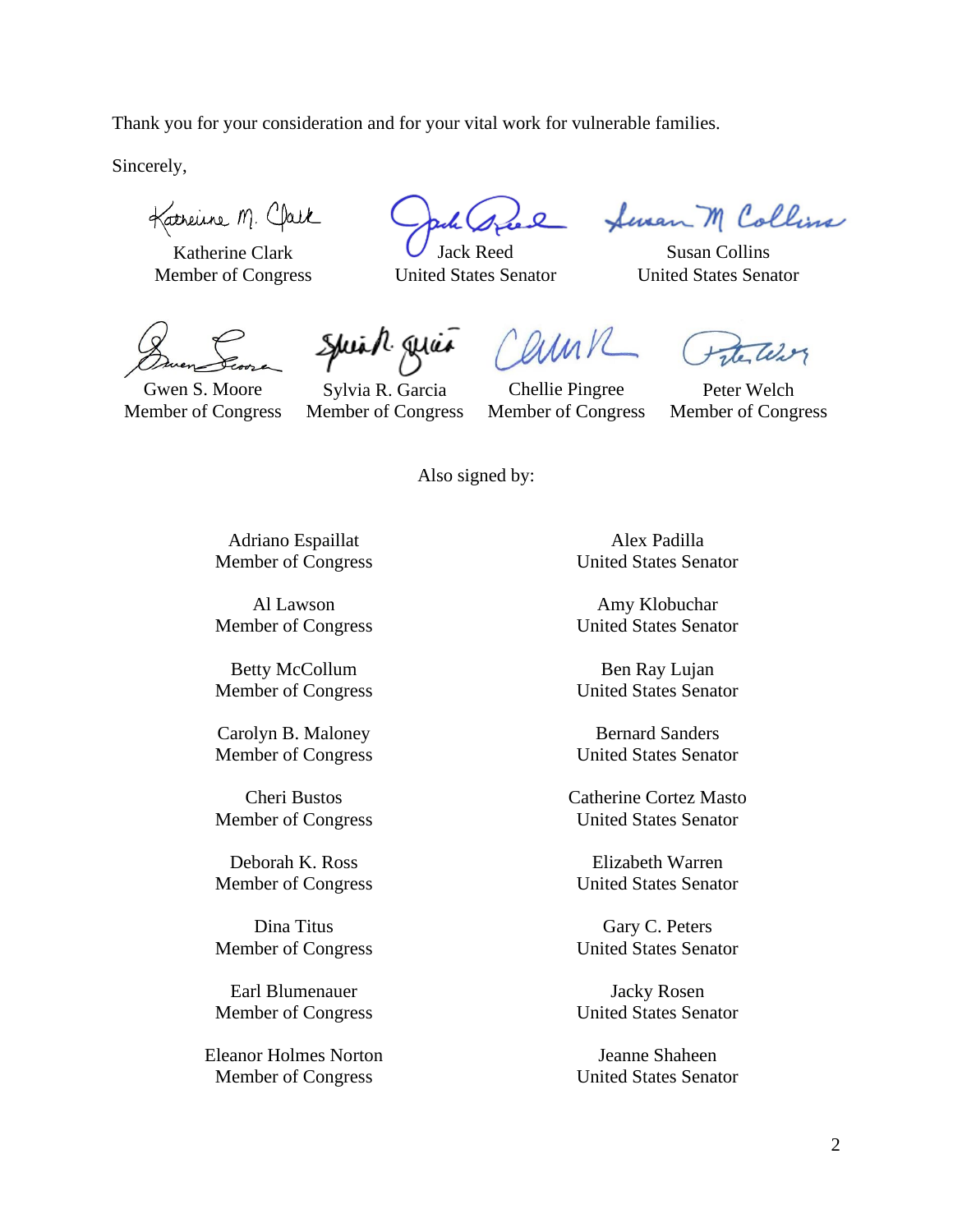Frank J. Mrvan Member of Congress

Jake Auchincloss Member of Congress

Jamaal Bowman Member of Congress

James Langevin Member of Congress

Jason Crow Member of Congress

John B. Larson Member of Congress

Josh Gottheimer Member of Congress

Lori Trahan Member of Congress

Haley Stevens Member of Congress

Adam Smith Member of Congress

Lisa Blunt Rochester Member of Congress

Ritchie Torres Member of Congress

David N. Cicilline Member of Congress

Jim Costa Member of Congress

Tim Ryan Member of Congress

Michael F. Bennet United States Senator

Patty Murray United States Senator

Tammy Duckworth United States Senator

Richard Blumenthal United States Senator

Richard J. Durbin United States Senator

Ron Wyden United States Senator

Sheldon Whitehouse United States Senator

Sherrod Brown United States Senator

Tina Smith United States Senator

Madeleine Dean Member of Congress

Nanette Diaz Barrágan Member of Congress

Shontel M. Brown Member of Congress

Susan Wild Member of Congress

Susie Lee Member of Congress

Alma S. Adams, Ph.D. Member of Congress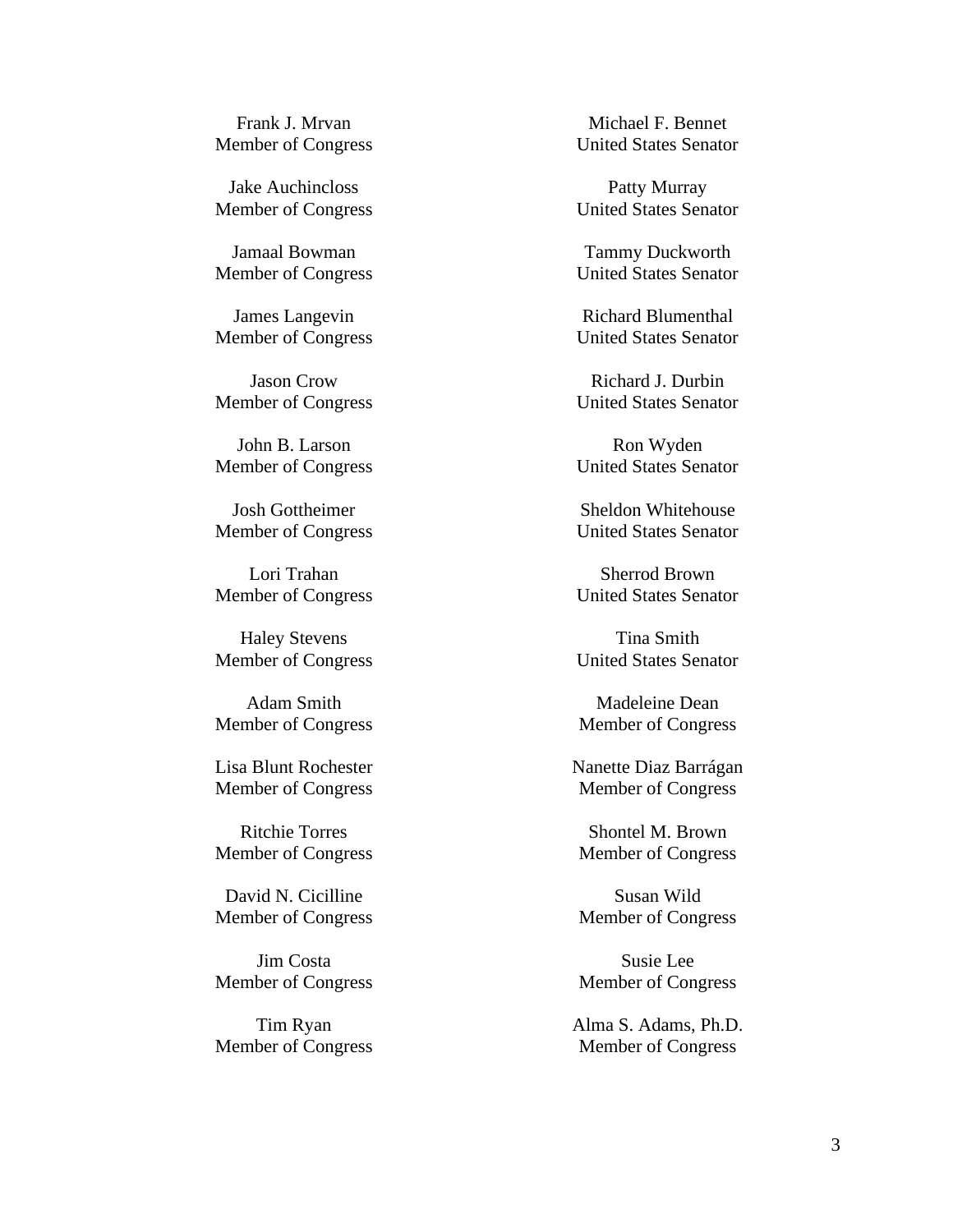Marcy Kaptur Member of Congress

Kathy Castor Member of Congress

Stephen F. Lynch Member of Congress

Joseph D. Morelle Member of Congress

Anne McLane Kuster Member of Congress

Nikema Williams Member of Congress

Mike Doyle Member of Congress

Conor Lamb Member of Congress

Kathy Manning Member of Congress

Daniel T. Kildee Member of Congress

Tony Cárdenas Member of Congress

Bonnie Watson Coleman Member of Congress

Colin Allred Member of Congress

Mark Pocan Member of Congress

Jesús G. "Chuy" García Member of Congress

Mary Gay Scanlon Member of Congress

Terri Sewell Member of Congress

Thomas R. Suozzi Member of Congress

Vicente Gonzalez Member of Congress

Mark Takano Member of Congress

Jamie Raskin Member of Congress

Marilyn Strickland Member of Congress

Joe Neguse Member of Congress

Sean Casten Member of Congress

David Trone Member of Congress

Sharice L. Davids Member of Congress

Chris Pappas Member of Congress

Antonio Delgado Member of Congress

Jahana Hayes Member of Congress

Steve Cohen Member of Congress